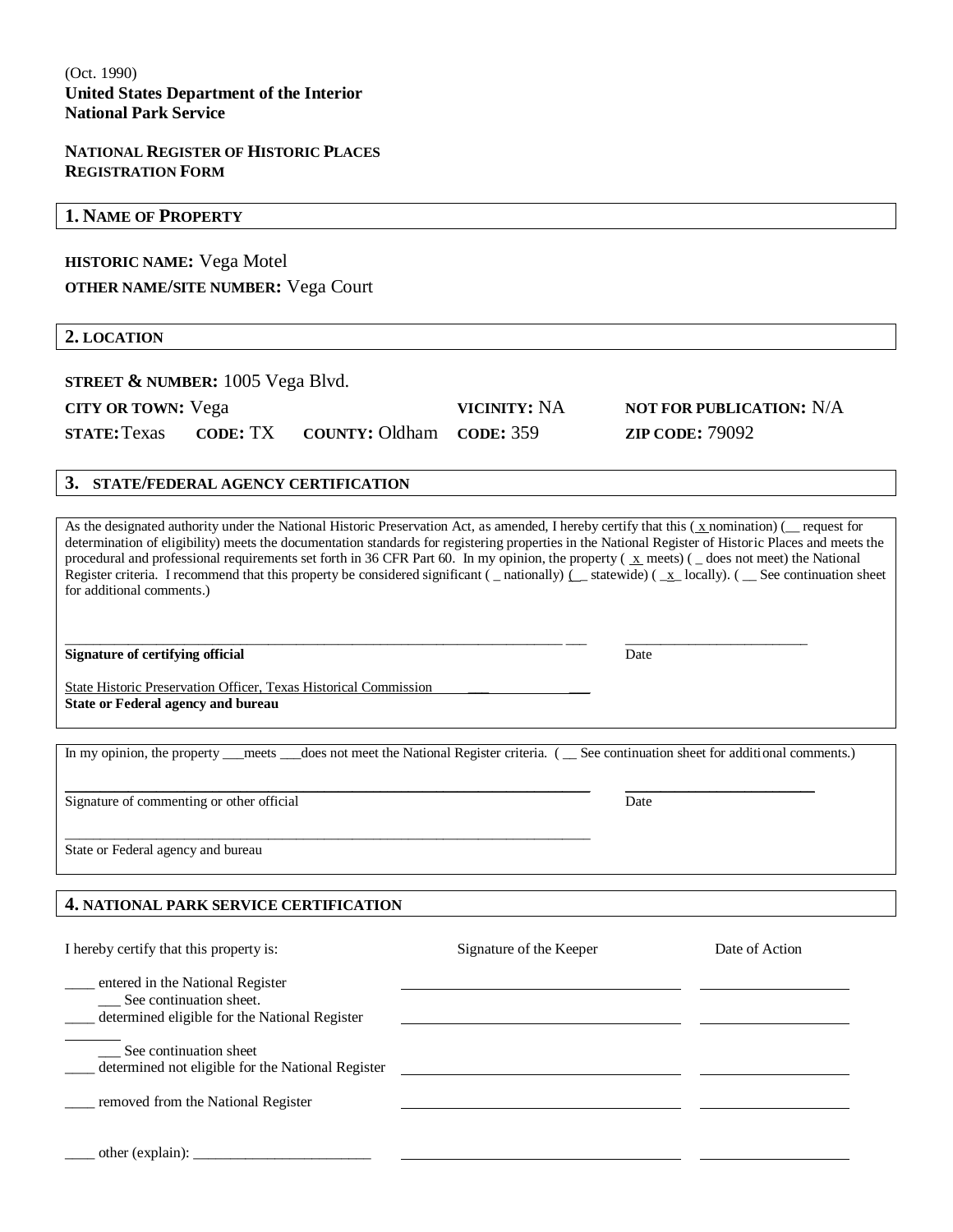#### **5. CLASSIFICATION**

**OWNERSHIP OF PROPERTY:** Private

**CATEGORY OF PROPERTY:** Building

| <b>NUMBER OF RESOURCES WITHIN PROPERTY:</b> | <b>CONTRIBUTING</b> | <b>NONCONTRIBUTING</b> |
|---------------------------------------------|---------------------|------------------------|
|                                             | 3                   | 1 BUILDINGS            |
|                                             |                     | 0 SITES                |
|                                             |                     | 0 STRUCTURES           |
|                                             |                     | 0 OBJECTS              |
|                                             |                     | 1 TOTAL                |

#### **NUMBER OF CONTRIBUTING RESOURCES PREVIOUSLY LISTED IN THE NATIONAL REGISTER:** 0

## **NAME OF RELATED MULTIPLE PROPERTY LISTING:** Route 66 in Texas MPS

**6. FUNCTION OR USE**

**HISTORIC FUNCTIONS:** DOMESTIC: motel

**CURRENT FUNCTIONS:** DOMESTIC: motel

**7. DESCRIPTION**

#### **ARCHITECTURAL CLASSIFICATION:** NO STYLE

**MATERIALS: FOUNDATION** CONCRETE **WALLS** OTHER: Perma-Stone **ROOF** ASPHALT **OTHER**

**NARRATIVE DESCRIPTION** (see continuation sheet 5)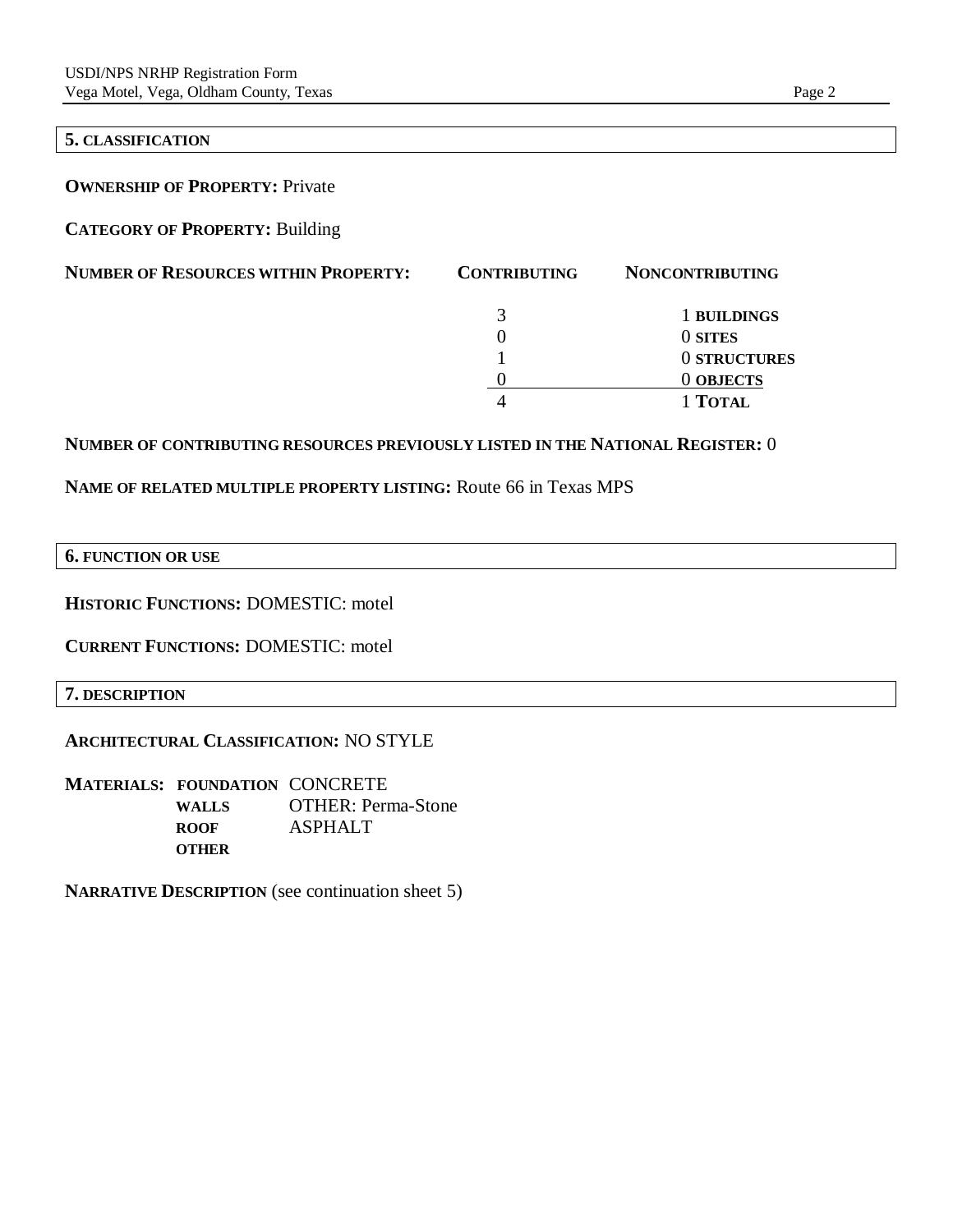### **8. STATEMENT OF SIGNIFICANCE**

### **APPLICABLE NATIONAL REGISTER CRITERIA**

- X **A** PROPERTY IS ASSOCIATED WITH EVENTS THAT HAVE MADE A SIGNIFICANT CONTRIBUTION TO THE BROAD PATTERNS OF OUR HISTORY.
	- **B** PROPERTY IS ASSOCIATED WITH THE LIVES OF PERSONS SIGNIFICANT IN OUR PAST.
- X **C** PROPERTY EMBODIES THE DISTINCTIVE CHARACTERISTICS OF A TYPE, PERIOD, OR METHOD OF CONSTRUCTION OR REPRESENTS THE WORK OF A MASTER, OR POSSESSES HIGH ARTISTIC VALUES, OR REPRESENTS A SIGNIFICANT AND DISTINGUISHABLE ENTITY WHOSE COMPONENTS LACK INDIVIDUAL DISTINCTION.
	- **D** PROPERTY HAS YIELDED, OR IS LIKELY TO YIELD INFORMATION IMPORTANT IN PREHISTORY OR HISTORY.

## **CRITERIA CONSIDERATIONS:** N/A

**AREAS OF SIGNIFICANCE:** Commerce, Architecture

**PERIOD OF SIGNIFICANCE:** 1947-1956

**SIGNIFICANT DATES:** 1947

**SIGNIFICANT PERSON:** N/A

**CULTURAL AFFILIATION:** N/A

**ARCHITECT/BUILDER:** unknown

**NARRATIVE STATEMENT OF SIGNIFICANCE** (see continuation sheets 6 through 10).

### **9. MAJOR BIBLIOGRAPHIC REFERENCES**

**BIBLIOGRAPHY** (see continuation sheet 11).

### **PREVIOUS DOCUMENTATION ON FILE (NPS)**: N/A

- \_ preliminary determination of individual listing (36 CFR 67) has been requested.
- \_ previously listed in the National Register
- \_ previously determined eligible by the National Register
- \_ designated a National Historic Landmark
- \_ recorded by Historic American Buildings Survey #
- \_ recorded by Historic American Engineering Record #

### **PRIMARY LOCATION OF ADDITIONAL DATA:**

- x State historic preservation office *(Texas Historical Commission)*
- x Other state agency *(TXDOT)*
- \_ Federal agency
- \_ Local government
- \_ University
- \_ Other -- Specify Repository: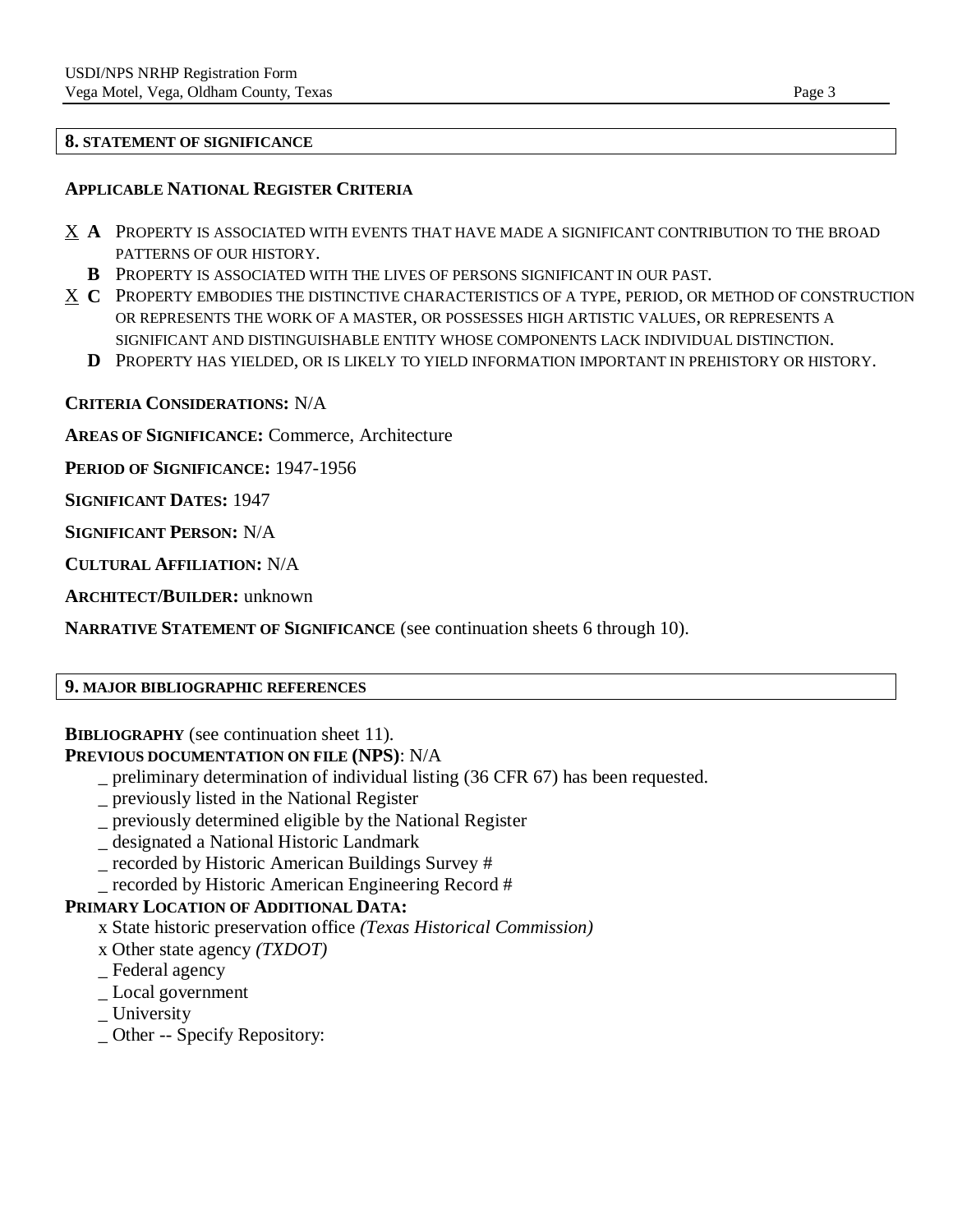#### **10. GEOGRAPHICAL DATA**

**ACREAGE OF PROPERTY:** less than one acre

| <b>UTM REFERENCES</b> |    | Zone Easting | <b>Northing</b> |
|-----------------------|----|--------------|-----------------|
|                       | 14 | 399364       | 3898736         |

**VERBAL BOUNDARY DESCRIPTION:** The boundary for the Vega Motel is shown on the accompanying map and includes lots 6-10 on block 52 of the town of Vega. This map is drawn at a scale of  $1" = 300"$ . The property includes one acre and is bounded on the north by Vega Boulevard, on the west by Eleventh Street, on the south by Ross Street, and on the east by an alley.

**BOUNDARY JUSTIFICATION:** The boundary for the Vega Motel includes all property historically associated with the motel since its construction in 1947. No other buildings or structures are associated with this business.

#### **11. FORM PREPARED BY**

| <b>NAME/TITLE: Philip Thomason and Teresa Douglas</b>       |                                                                     |                           |  |  |  |
|-------------------------------------------------------------|---------------------------------------------------------------------|---------------------------|--|--|--|
|                                                             | <b>ORGANIZATION: Thomason and Associates</b><br>DATE: February 2006 |                           |  |  |  |
| <b>STREET &amp; NUMBER:</b> 1907 21 <sup>st</sup> Avenue S. |                                                                     | TELEPHONE: (615) 385-4960 |  |  |  |
| <b>CITY OR TOWN: Nashville</b>                              | <b>STATE: Tennessee</b>                                             | <b>ZIP CODE: 37212</b>    |  |  |  |
| ADDITIONAL DOCUMENTATION                                    |                                                                     |                           |  |  |  |
| <b>CONTINUATION SHEETS</b>                                  |                                                                     |                           |  |  |  |
| <b>MAPS</b> (see continuation sheets 14 and 15)             |                                                                     |                           |  |  |  |
| <b>PHOTOGRAPHS</b> (see continuation sheet 16)              |                                                                     |                           |  |  |  |
| <b>ADDITIONAL ITEMS</b> (see continuation sheets 12 and 13) |                                                                     |                           |  |  |  |
| <b>PROPERTY OWNER</b>                                       |                                                                     |                           |  |  |  |
| <b>NAME:</b> Harold and Tresa Whaley                        |                                                                     |                           |  |  |  |
| <b>STREET &amp; NUMBER:</b> 1005 Vega Blvd                  |                                                                     | TELEPHONE: (806) 267-2205 |  |  |  |
| <b>CITY OR TOWN: Vega</b>                                   | <b>STATE: Texas</b>                                                 | <b>ZIP CODE: 79092</b>    |  |  |  |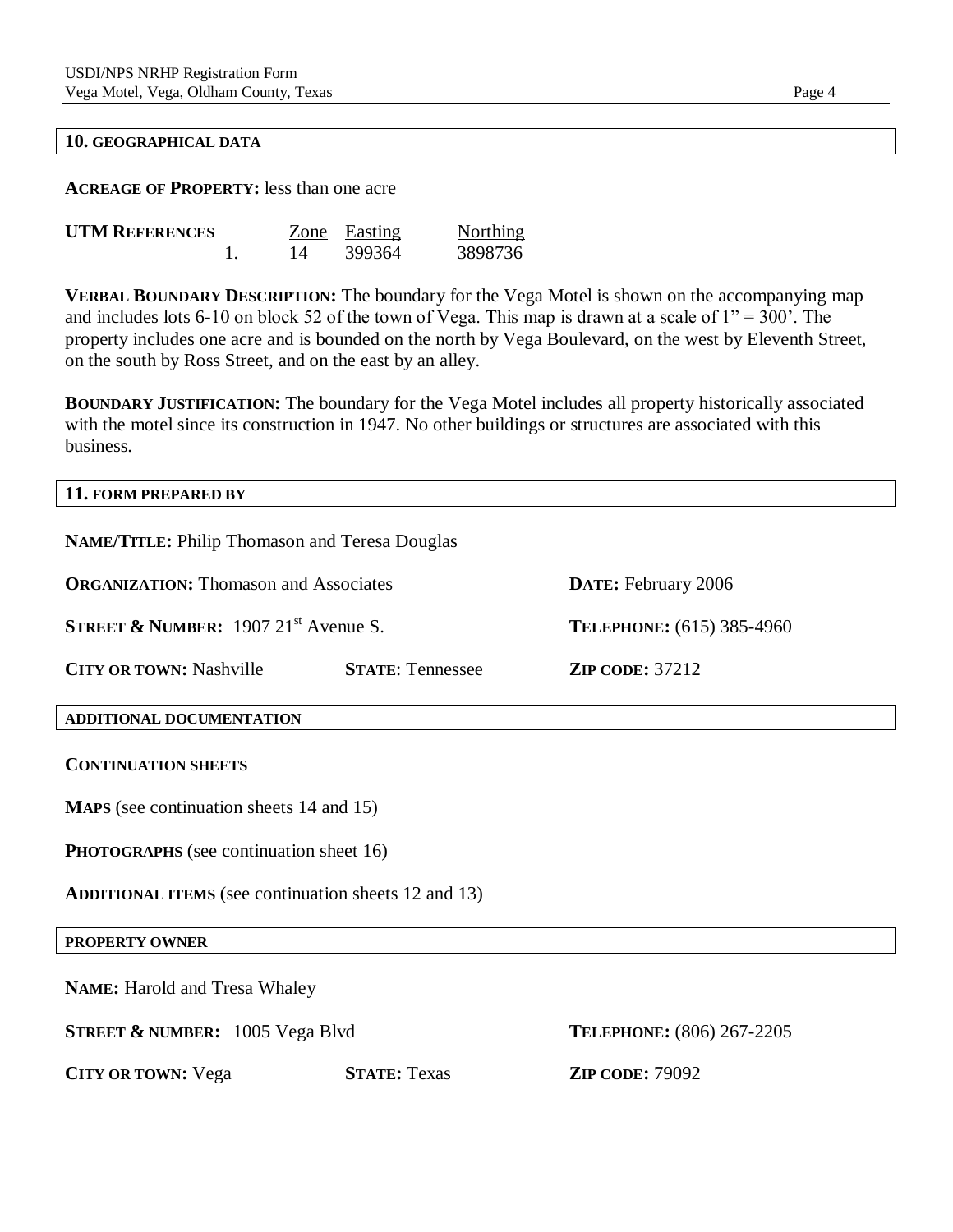## **National Register of Historic Places Continuation Sheet**

|                  | Vega Motel                 |
|------------------|----------------------------|
| Section 7 Page 5 | Vega, Oldham County, Texas |

The Vega Motel is located at 1005 Vega Boulevard in the Oldham County seat of Vega, Texas (2000 pop. 936). The property consists of three separate wings built in a U-plan around a central courtyard. The west and south wings were built with hipped roofs in 1947 and contained six units each. In 1953, a gable roof wing was added to the east with eight units. All three motel wings were originally built with an exterior of stucco and with a central office/manager's residence. In 1964, the office/manager's residence was razed and a new office/manager's residence was added to the north façade of the west wing. Also in 1964 the original stucco exterior was covered with a new surface of Perma-Stone. The property retains a good degree of integrity and continues to serve as overnight lodging for travelers on Route 66.

Vega Boulevard is the main east-west highway through the community and Route 66 followed this alignment during the  $20<sup>th</sup>$  century. The motel was built in 1947 as the Vega Court facing Route 66 and it has been in continuous operation at this location since its construction. To the east and north of the motel are commercial properties while dwellings are located to the west and south.

The motel wings were built of frame and stucco construction. The motel was built with single or paired units divided by recessed garage bays (Photo 2). The east and west wings have gable roofs while the south wing has a hipped roof. Each building has roofs of asphalt shingles, concrete foundations and the primary facades have stone and brick veneer exteriors. The rear facades are of frame with stucco surfaces. The interior walls of the garage bays are also of frame and stucco. The roofline on each wing extends across the fronts of the units and has an original wood ceiling. The units have original one-over-one rectangular wood sash windows and solid wood doors. The garage bays hold two cars and have a central steel support post. In front of each door is a concrete step.

The west wing contains the office/manager's residence and six motel units (Photos 3-4). The office has two-over-two horizontal wood sash windows and solid wood doors. On the north façade is a large picture window and paired twoover-two horizontal sash windows. On the east side of the office wing is a canopy with a drive-thru bay. This bay has a concrete floor and is supported by wood posts. The west wing motel units have original one-over-one wood sash windows except for units 1 and 6, which have original six-over-six wood sash windows. Doors are original threevertical light and three-panel design. At the eaves are exposed rafters.

The east wing has a single unit at both the north and south ends and three sets of paired units in between (Photos 5-6). The south wing has two single end units and two paired units in between (Photos 7-8). The south building units 11, 10 and 7 have original paneled wood doors while the other units have ca. 1980 replacement wood doors. The projecting roofline on the south and west wings have steel support posts.

The interior of each unit consists of original wood floors with added carpet, drywall walls and ceilings and solid wood closet and bath doors (Photo 9). The baths have linoleum floors, and original wall sinks and showers (Photo 10).

The three motel units are arranged around a central courtyard. This courtyard has a landscaped yard, a concrete deck with chairs, a clothesline, and several elm trees (Photo 11). At the street in front of the building is an original metal sign supported by a steel post. This sign originally had neon letters which spelled "Vega Court." The sign's neon has been removed and the name "Vega Motel" is now painted directly on the sign (Photo 12). Also on the property is a ca. 1980 frame storage building which is included as a non-contributing building (Photo 13).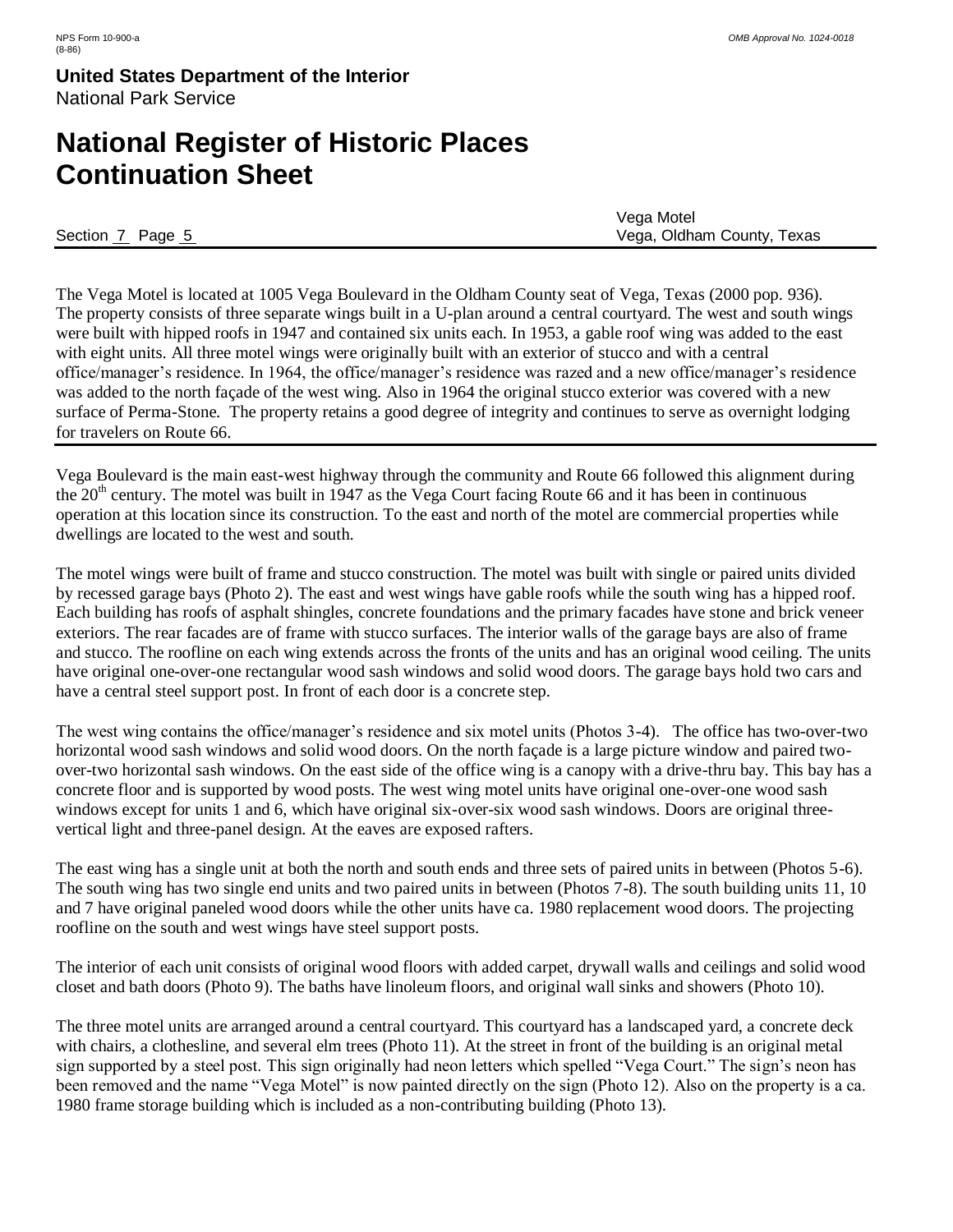# **National Register of Historic Places Continuation Sheet**

 $\overline{a}$ 

Vega Motel Section 8 Page 6 Vega, Oldham County, Texas

### STATEMENT OF SIGNIFICANCE

The Vega Motel is nominated to the National Register under Criteria A and C in the areas of Commerce and Architecture for its association with local business spurred by the towns location on Route 66, and as a representative example of a mid-twentieth century motel complex. The Vega Motel reflects commercial development along Route 66, the primary transportation corridor between Chicago and southern California during the early to mid-twentieth century. The designation of the road and the increasing flow of traffic that occurred along the route encouraged the development of numerous businesses along its path, the majority of which were small, privately owned enterprises such as the Vega Motel. Under Criterion C, the Vega Motel is significant as a representative example of the type of motels constructed along Route 66 in the mid-twentieth century. The motel consists of three buildings arranged in a Ushaped pattern with a central courtyard. This configuration was a common design of small, privately owned motels of the era. Like many motels of the mid-20<sup>th</sup> century, the Vega Motel was "modernized" in 1964 with a new exterior of Perma-Stone. Since 1964, the motel has not been altered and retains a high degree of its design, materials, and workmanship from its period of significance. The Vega Motel meets the registration requirements for the property type of "Motels/Tourist Courts" in the Multiple Property Documentation Form, "Route 66 in Texas MPS."

Route 66 extended through the Texas panhandle in a general east-west direction. From the east it entered the state along the Texas-Oklahoma border just south of the North Fork of the Red River. It continued westward through a series of small towns and farming communities, including McLean, Alanreed, Groom, and Conway, before entering Amarillo, the only sizeable city through which the road passed in the state. Leaving Amarillo and continuing westward with only a slight curve to the north, Route 66 again traversed through small towns such as Wildorado, Vega, and Adrian before exiting the state near Glenrio, Texas.

The Texas panhandle was one of the last areas of Texas to be settled, and the arid landscape remained sparsely populated at the time Route 66 was designated in 1926. The Native Americans and buffalo herds that once dominated the region were displaced by the end of the  $19<sup>th</sup>$  century with extensive sheep and cattle ranches. During the 1920s, agricultural production in the panhandle boomed and the oil industry emerged as a leading economic source. The oil industry generated substantial growth in Amarillo, which became a commercial and corporate center of the region, and led to significant highway development through the panhandle.<sup>1</sup> In 1940, the Works Projects Administration conducted an overview of the Texas panhandle and described it as follows:

US 66 slices through the center of the Texas Panhandle, east to west, crossing the High Plains through a region once occupied by great herds of buffalo and bands of Kowas and Comanches…Today this level expanse is rich, producing oil, gas, wheat, small grain crops, and fine Herfords. At intervals the countryside is covered with a pall of smoke from factories and refineries…The population of the region is predominantly native-born white. Since settlement is comparatively new, any 25-year resident is considered an old-timer.<sup>2</sup>

<sup>1</sup> Michael Cassity, "Route 66 Corridor National Historic Context Study." (Route 66 Corridor Preservation Program, National Trails System Office – Intermountain Region, National Park Service, Santa Fe, New Mexico, December 15, 2004), 76-78. <sup>2</sup> "Route 66: Across 1930s Texas," from *Texas: A Guide to the Lone Star State*, compiled and written by the Federal Writers' Project of the Works Projects Administration for the State of Texas, 1940. Available online at [http://members.aol.com/hsauertieg/rt66/wpa\\_tx.htm.](http://members.aol.com/hsauertieg/rt66/wpa_tx.htm)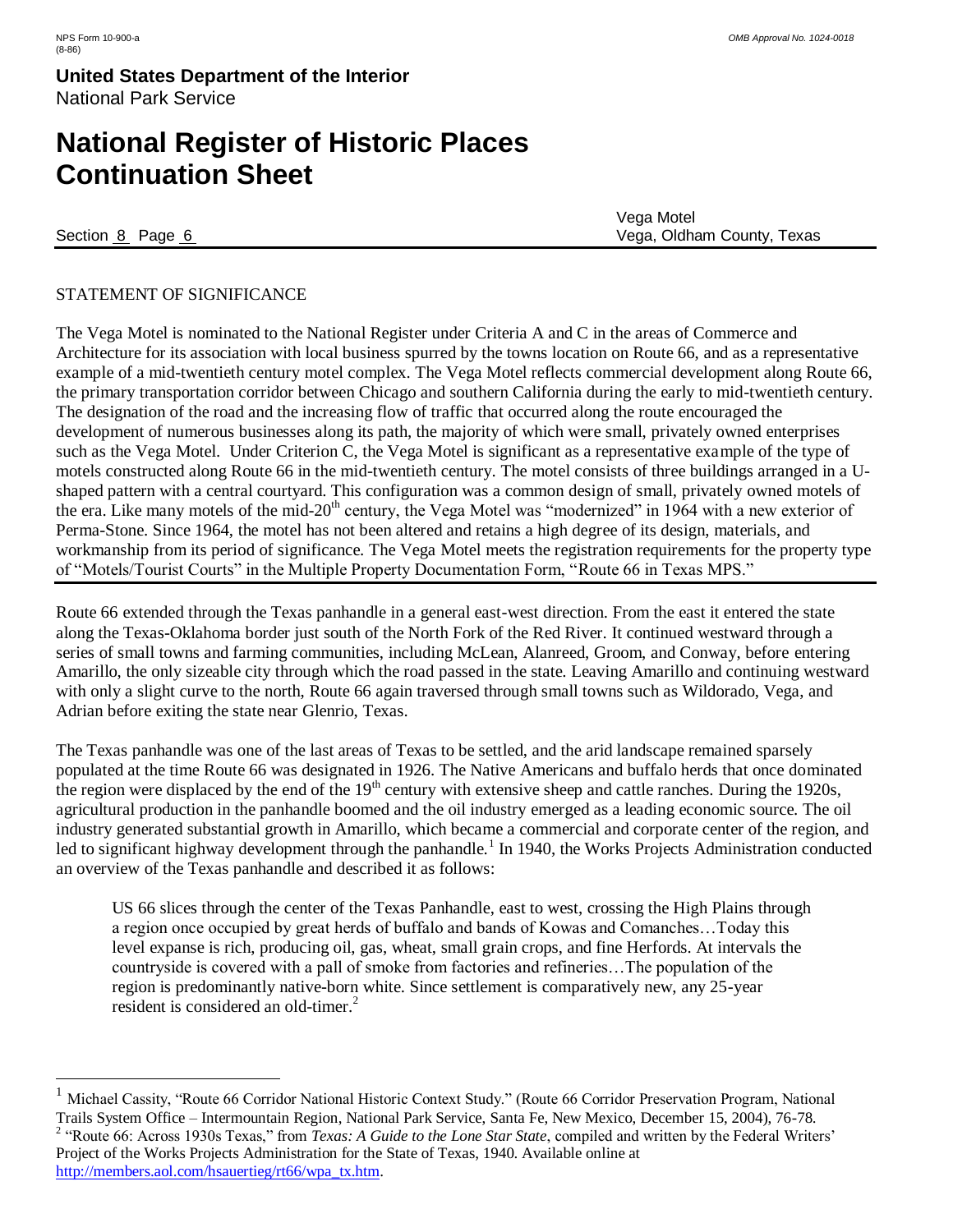## **National Register of Historic Places Continuation Sheet**

|                | Vega Motel                 |
|----------------|----------------------------|
| Section 8 Page | Vega, Oldham County, Texas |

The town of Vega in Oldham County is located in the western portion of the panhandle, midway between Amarillo and the Texas-New Mexico border. The town was established in 1903 in anticipation of the coming Choctaw, Oklahoma and Texas Railroad, which arrived in 1909. The railroad brought many homesteaders to the area and the town flourished as settlement remained heavy through ca. 1915, at which time Vega became the Oldham County seat. It remained a small, but relatively prosperous town with agriculture as its economic base. Telephone service was available in 1909, a piped water system was installed for town residents in 1919, and electrical service was established 1929. The town of Vega incorporated in  $1927<sup>3</sup>$ 

In 1912, county leaders began an effort to promote an east to west and a north to south highway across the county. The east to west route was addressed first and prominent citizens from towns throughout Oldham County joined forces with representatives from neighboring counties to promote the proposed highway, which largely followed the Santa Fe Trail. By 1914, the group had secured the name of the Texas-New Mexico Highway, and the associated counties began plans to grade the road, as "a graded road was all anyone could hope for in those days."<sup>4</sup> It was not long before W.H. "Coin" Harvey, promoter of the Ozark Trail Association, became involved, and by 1916 the portion of the route through Vega, which extended from Amarillo, Texas to Tucumcari, New Mexico, was named part of the Ozark Trail. Extension of the road both to the east and west was called for, and as Route 66 was designated in 1926, it became part of this national highway.

Route 66 inspired commercial development in Vega as it did in numerous towns across the country. The highway extended directly through the town and before long new businesses emerged along its path. Gas stations and tourist courts were among the first to appear. One local entrepreneur built three gas stations along the route and the town's first tourist court. Known as Camp Joy, this early lodging facility consisted of a long shed-like building that contained six individual cabins. The rooms were primitive by today's standards with little more than a bed, a folding table hinged to the wall, and a small stove for both cooking and heating. Travelers gathered water in a bucket from a hydrant in the yard, and a privy was located on one side of the cabins. The fee for this facility was one dollar per night.<sup>5</sup>

Various improvements were made to Route 66 in the Vega area over the years, including paving and widening, which enhanced travel and thus commercial development. In 1931, area citizens voted on a bond to pave Route 66 through the region, but this effort was defeated. It was not until 1936 that the road was paved from the Potter County line to west of Vega. In 1947, Highway 51, the primary north-south corridor in the area, was rerouted to extend through the town where it intersected Route 66. This led to further transportation improvements, mainly the paving of streets in the surrounding forty blocks. In 1958 a caution light was installed at the intersection of Route 66 and Highway 51. Despite all this development, Vega remained a small town, and in 1953 had a population of  $620^\circ$ .

The Vega Motel (originally the Vega Court), was constructed on Route 66 in Vega in 1947. Ervin "E.M." Pancoast built and started the motel. An oil field worker who had traveled through Oklahoma and Texas, Pancoast decided to settle in Vega during the late 1930s. He took up farming for awhile, but saw a unique opportunity to operate his own business on Route 66. He purchased four lots from the Vega Town Company on October 3, 1944, and acquired an additional adjoining lot from Nellie May Lloyd on May 22, 1945.<sup>7</sup> Pancoast began his business in 1947 with the

 $\overline{a}$ 

<sup>3</sup> Oldham County Historical Commission, *Oldham County, 1881-1981*, (Lubbock, TX: Taylor Publishing, 19??), 76-81.

<sup>4</sup> Ibid.

<sup>5</sup> Ibid., 83.

<sup>6</sup> Ibid., 85-86.

 $^7$  Vega Town Company to E.M. Pancoast, Oldham County Deed Book 35, Page 343, October 3, 1944; Nellie May Lloyd to E.M. Pancoast, Oldham County Deed Book 36, Page 131, May 22, 1945.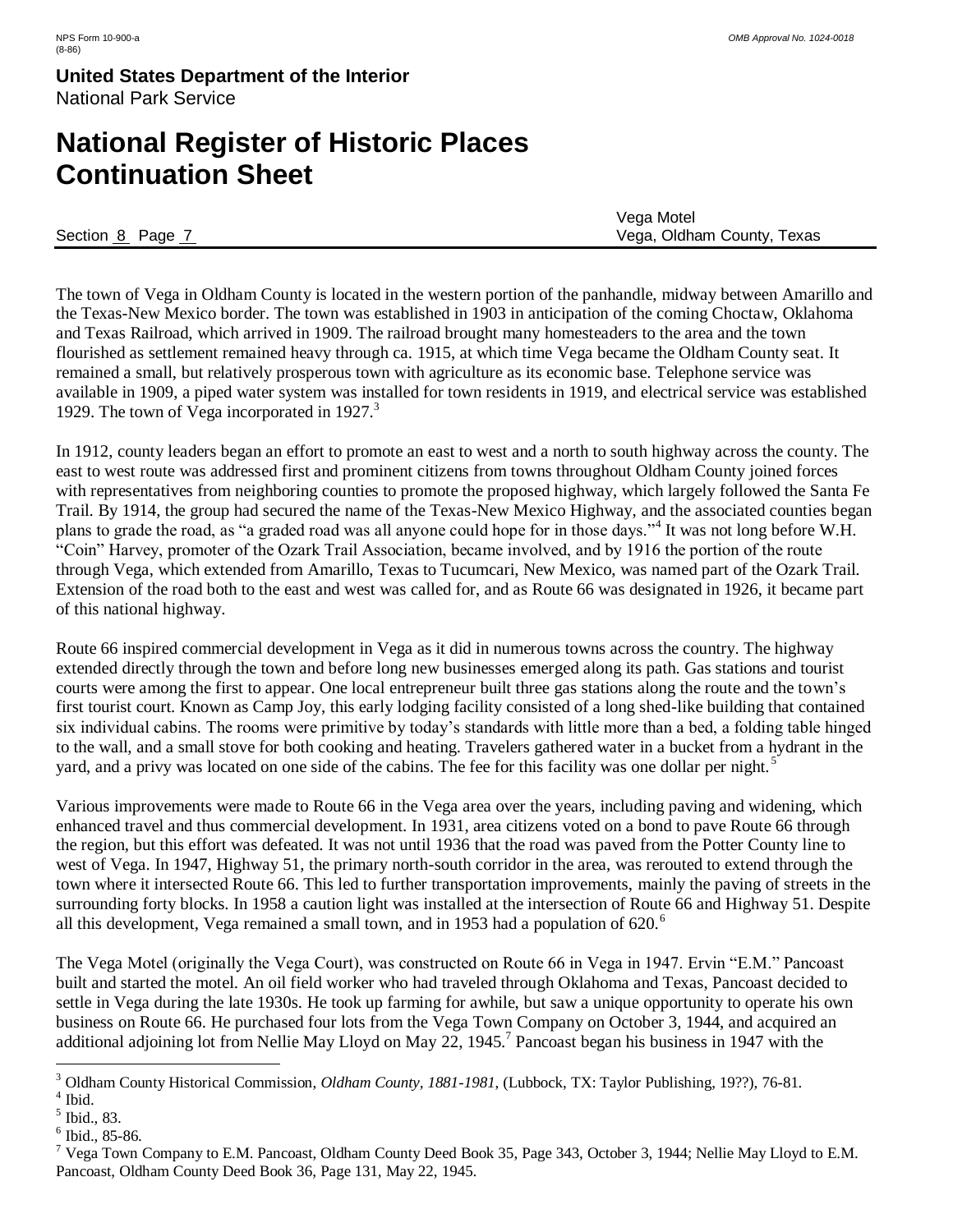$\overline{a}$ 

#### **United States Department of the Interior** National Park Service

## **National Register of Historic Places Continuation Sheet**

|                  | Vega Motel                 |
|------------------|----------------------------|
| Section 8 Page 8 | Vega, Oldham County, Texas |

construction of the west and south wings of the motel, which contained twelve units. Aware of the importance of automobiles to travelers, Pancoast incorporated garages into his motel design, and pairs of garages alternated with pairs of motel units in each wing. At the same time, he also constructed a small house in the center courtyard that served as an office and living quarters. Pancoast married his wife Josephine the following year, and the couple lived on the property which became their life's work. Josephine helped E.M. run the motel business by managing the front desk, cleaning the rooms, and taking on any number of tasks to make the business run smoothly. In later years, Josephine humorously recalled that "It didn't seem like hard work then, but now my back hurts when I go by [the motel]."<sup>8</sup>

Business was good for the young couple as traffic along Route 66 through Vega remained busy over the following decades. In 1953, the Pancoasts added an east wing containing eight units to their motel resulting in the motel's Ushaped configuration. Like the first two wings, the east wing also had built-in garages. All of the units had bathrooms and some units had kitchenettes. Gas heaters were used to heat the rooms in the wintertime. In 1964, the Pancoasts decided to update the facility with a new brick and stone veneer exterior over the original stucco. The couple continuously had to make repairs to the corners of the buildings because drivers were always misjudging the distance and running into them with their cars. As business increased, two maids were hired to assist Josephine, and a laundry service from Amarillo came twice a week.

Tourist courts such as this came into vogue in the late 1920s as the latest development in tourist accommodations. This development was a natural progression from free roadside camps, to motor camps with basic accommodations, such as the early Vega enterprise Camp Joy, to more permanent and private accommodations. In 1933, the American Automobile Association estimated that thirty thousand "tourist cottage and camp establishments" lined the nation's highways, and by the mid-1930s, the transition from tent sites to cabins had been made.<sup>9</sup>

Traffic along Route 66 increased during the 1940s and 1950s as the economy improved, and more and more people could afford automobiles and leisure travel. The Vega Motel opened in 1947 at the dawn of a new era of unparalleled prosperity in the United States. Leisure and travel became a booming industry as by the mid-1950s, the average American income was fifty percent higher than it had been in 1929, and individuals and families had more money to spend on these activities. Motel construction doubled between 1946 and 1953, and by 1964 motels were being built at six times the rate of 1945.

The Vega Motel is a representative example of the types of motels that dominated Route 66 in the mid-twentieth century. The motel was built in 1947 and enlarged into its present "U" shape with a central courtyard in 1953. Like some other motels along Route 66, the Vega Motel was designed with attached garages interspersed with the individual lodging units. This design catered to overnight guests who wanted to park directly next to their room. The courtyard provided a playground area for children and a place for adults to socialize. The present appearance of the Vega Motel also reflects the desire of the Pancoasts to "modernize" the complex through the addition of Perma-Stone in 1964. Perma-Stone was a concrete and stone material formed into an appearance of individual stone blocks. In the case of the Vega Motel it was added directly over the original stucco surface. Perma-Stone was a popular imitation stone and concrete exterior siding material of the 1950s and 1960s and was considered to provide buildings with an

<sup>8</sup> Oldham County Chamber of Commerce, comp. *Oldham County Remembers, A Special Collection of Stories, Memories, and Recipes from Route 66 in Oldham County, Texas* (Oldham County Chamber of Commerce, 1997), n.p.

<sup>9</sup> Chester H. Liebs, *Main Street to Miracle Mile, American Roadside Architecture* (Boston: Little, Brown and Company, 1985), 170-177.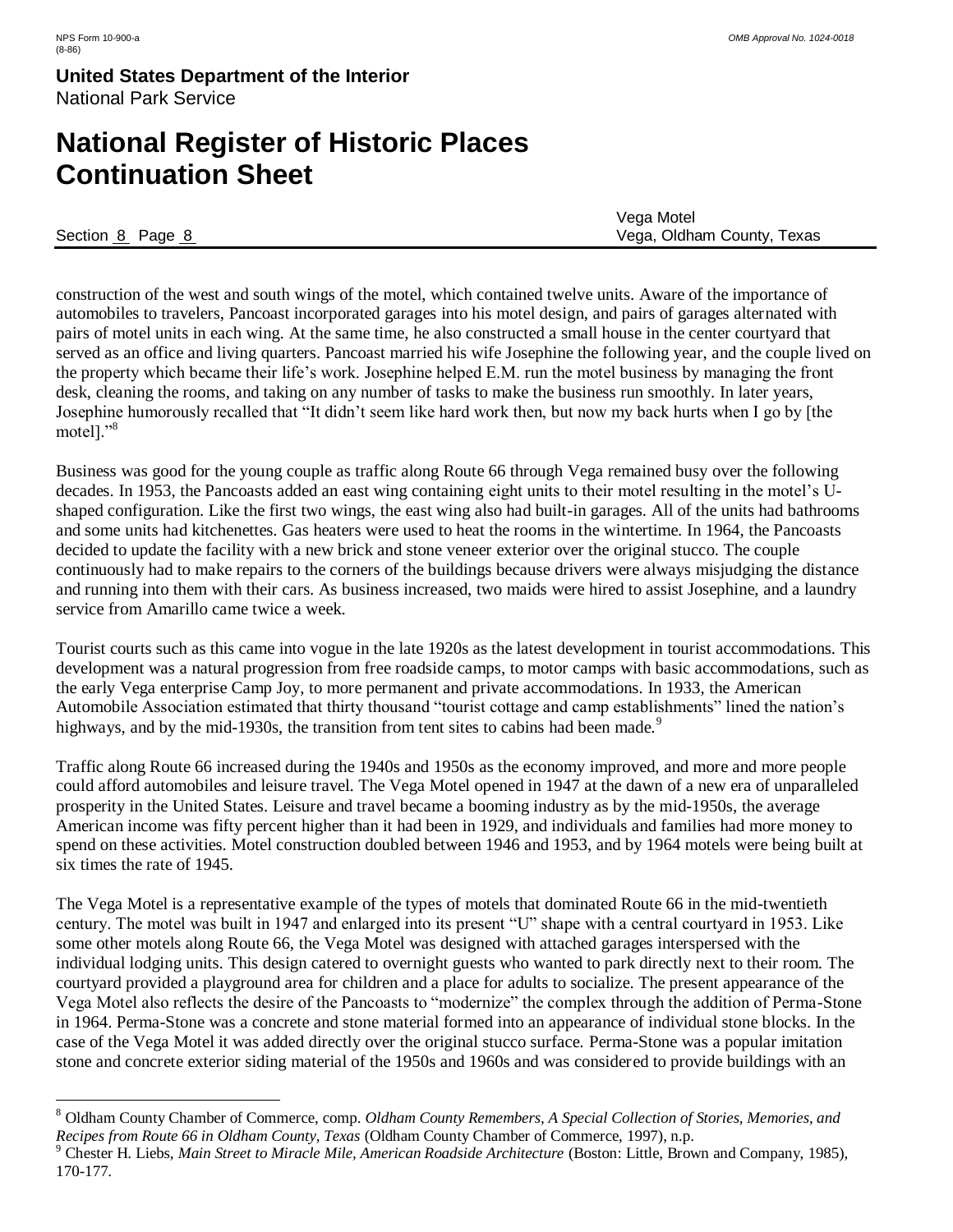## **National Register of Historic Places Continuation Sheet**

|                  | Vega Motel                 |
|------------------|----------------------------|
| Section 8 Page 9 | Vega, Oldham County, Texas |

updated look. This exterior siding material was also promoted as being "maintenance free, fireproof and energy efficient."<sup>10</sup> Throughout the length of Route 66, numerous motels and other businesses were remodeled with Perma-Stone and similar materials in an effort to present a fresh and modern appearance.

Traffic remained heavy on Route 66 through Vega throughout the 1950s and 1960s. However, during this same period the forces which brought the national road into being—mainly the desire for better and faster transportation coupled with advances in technology—were bringing about changes that would ultimately make the road obsolete. In the early 1960s, Route 66 was widened to four lanes through Vega and curbs and gutters were added to the road. These improvements, however, did not ensure the road's longevity as plans for an interstate through the Texas panhandle were forming. The State Highway Commission began to purchase right-of-ways in the early 1960s even as improvements were being made to Route 66, and construction was scheduled to begin in 1966. A local group organized to postpone the development of Interstate 40 through the area and was successful for a time, but the coming of the modern highway was inevitable, and the new road was completed in the early 1970s.<sup>11</sup>

After the new highway opened, traffic began to bypass downtown Vega. Businesses along Route 66 began to fail as new businesses emerged along the access roads to the interstate. The Vega Motel also suffered from lack of business, and the Pancoasts "found themselves burdened with a piece of property nobody wanted."<sup>12</sup> They finally found a buyer in 1976, and after operating the motel for over thirty years, sold the property and business to E.C. Betts, a native of Oldham County. Betts passed away shortly after acquiring the property, and his family continued to operate the motel until 1988 when the Vega Motel was purchased by Harold and Tresa Whaley, who remain the current owners.<sup>13</sup> Both Harold and Tresa Whaley have a long history with Route 66. Harold Whaley grew up along the highway and took his first job pumping gas at one of the many stations along its path. Tresa worked in a restaurant along the highway in her youth. As a couple they operated a gas station one block east of the Vega Motel on Route 66 in the 1970's and experienced the loss of business following the opening of the interstate. When the Whaleys purchased the Vega Motel in 1988, it had been neglected for a number of years and since that time they have slowly restored the property. Currently eight of the units are available for rental and they hope to have the remaining units in operation in coming years.

The Vega Motel is representative of the types of motels associated with Route 66 that have survived the development of interstate highways. The motel represents the commercial development along Route 66 in its heyday, and also reflects the evolution of the motel industry in the United States during the mid-twentieth century. As traffic along Route 66 increased, the motel was expanded through an additional wing and office and the overall appearance was updated in 1964 in keeping with trends of the time. The Vega Motel has not been extensively altered since 1964 and retains its overall integrity.

The Vega Motel is also a rare survivor of an intact motel complex in the small towns of the Texas Panhandle on Route 66. While Amarillo boasts several motels from Route 66's period of significance, only three motels are known to survive intact along Route 66 outside of Amarillo. These include the Vega Motel, the Village Motel in Shamrock (now apartments), and the abandoned Texas Longhorn Motel in Glenrio. A few rooms remain from a fourth motel, the 66

 $\overline{a}$ <sup>10</sup> Thomas C. Jester, ed. *Twentieth Century Building Materials, History and Conservation*, (Washington D.C., McGraw-Hill, 1995), 177.

<sup>11</sup> Oldham County Historical Commission, *Oldham County, 1881-1981*, 86.

<sup>12</sup> Oldham County Chamber of Commerce, *Oldham County Remembers*, n.p.

<sup>&</sup>lt;sup>13</sup> E.M. and Josephine Pancoast to E.C. Betts, Oldham County Deed Book 81, Page 604, October 1, 1976; Boobby Joe Betts, administrator of E.C. Betts estate, to Harold and Tresa Whaley, Oldham County Deed Book 95, Page 367.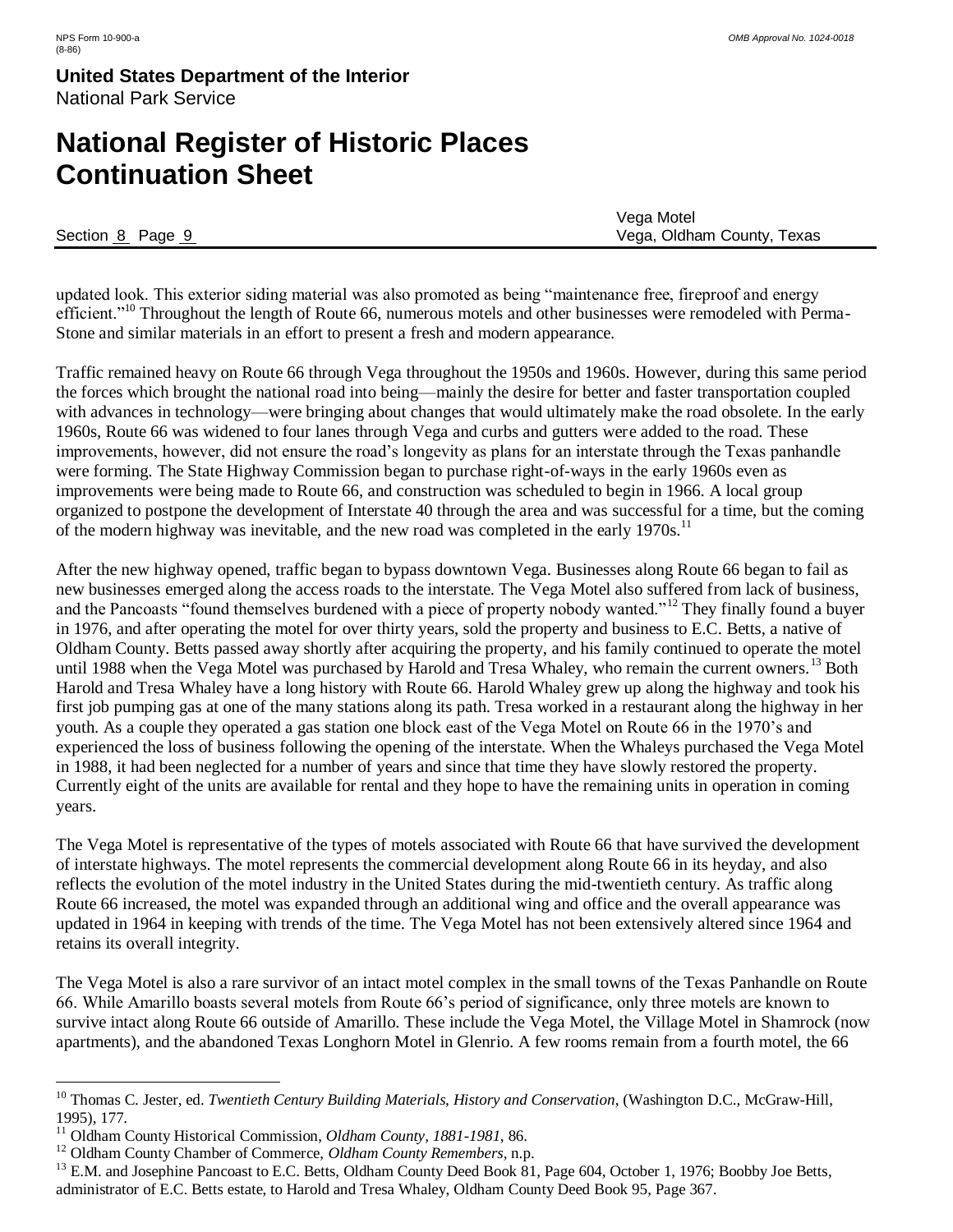# **National Register of Historic Places Continuation Sheet**

|                   | Vega Motel                 |
|-------------------|----------------------------|
| Section 8 Page 10 | Vega, Oldham County, Texas |

Court in Groom, but this complex has been largely demolished in recent years. The Vega Motel is the only one of these still in operation and representative of the types of motels which once flourished along Route 66.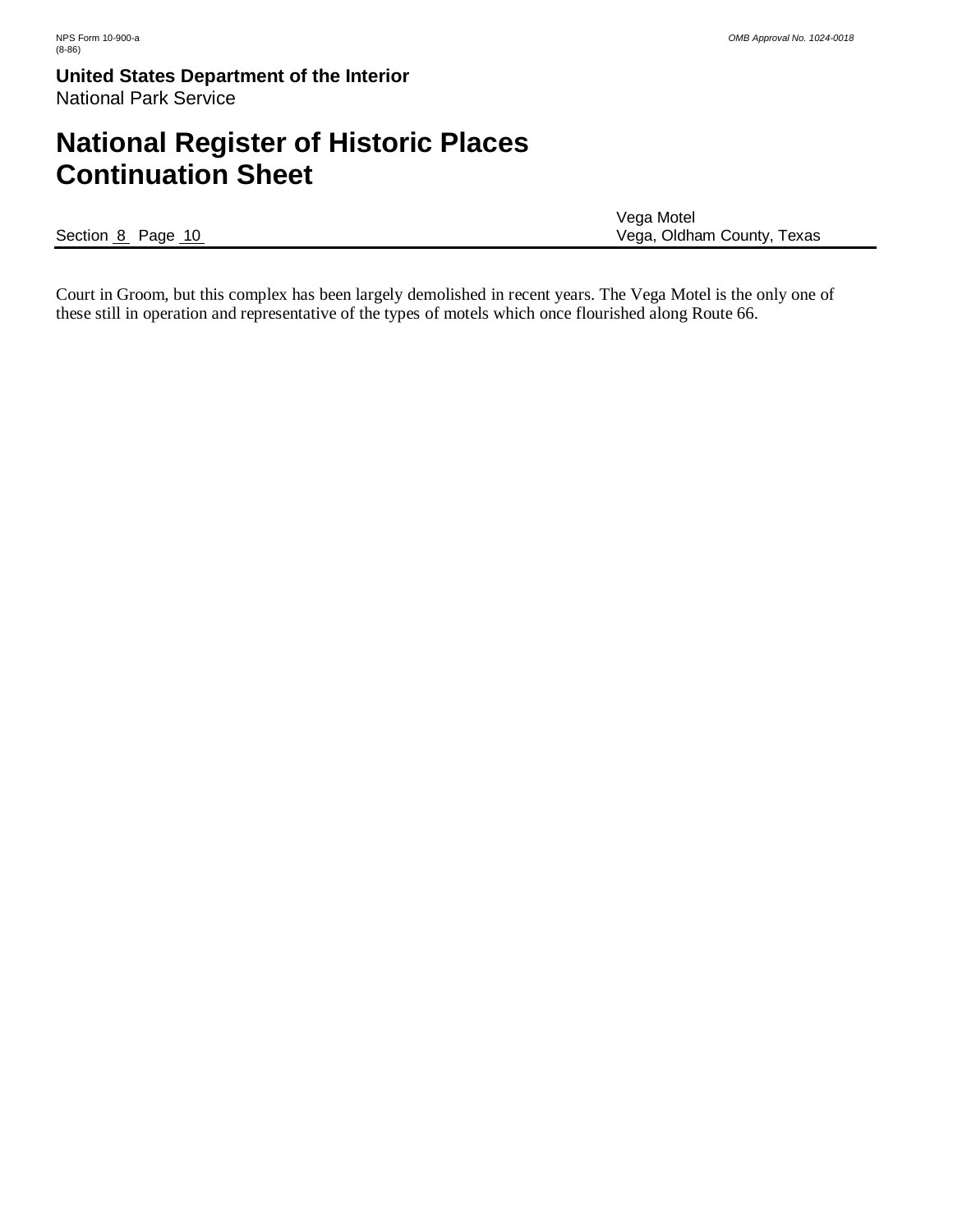## **National Register of Historic Places Continuation Sheet**

Vega Motel Section 9 Page 11 **Page 11 Page 11 Page 11 Page 11 Page 11 Page 11 Page 11 Page 11 Page 11 Page 11 Page 11 Page 11 Page 11 Page 11 Page 11 Page 11 Page 11 Page 11 Page 11 Page 11 Pag** 

#### **BIBLIOGRAPHY**

- Cassity, Michael. "Route 66 Corridor National Historic Context Study." Route 66 Corridor Preservation Program, National Trails System Office – Intermountain Region, National Park Service, Santa Fe, New Mexico, December 15, 2004.
- Jakle, John A., Keith A. Sculle, and Jefferson S. Rogers. *The Motel in America*. Baltimore: The Johns Hopkins University Press, 1996.
- Jester, Thomas C., ed. *Twentieth Century Building Materials, History and Conservation*, (Washington D.C., McGraw-Hill, 1995).
- Liebs, Chester H. *Main Street To Miracle Mile, American Roadside Architecture*. Boston: Little, Brown and Company, 1985.
- Oldham County Chamber of Commerce, comp. *Oldham County Remembers, A Special Collection of Stories, Memories, and Recipes from Route 66 in Oldham County, Texas.* Oldham County Chamber of Commerce, 1997.

Oldham County Deed Records. Vega, Texas.

Oldham County Historical Commission. *Oldham County, 1881-1981*. Lubbock, TX: Taylor Publishing, 1982.

"Route 66: Across 1930s Texas," from *Texas: A Guide to the Lone Star State*, compiled and written by the Federal Writers' Project of the Works Projects Administration for the State of Texas, 1940. Available online at [http://members.aol.com/hsauertieg/rt66/wpa\\_tx.htm.](http://members.aol.com/hsauertieg/rt66/wpa_tx.htm)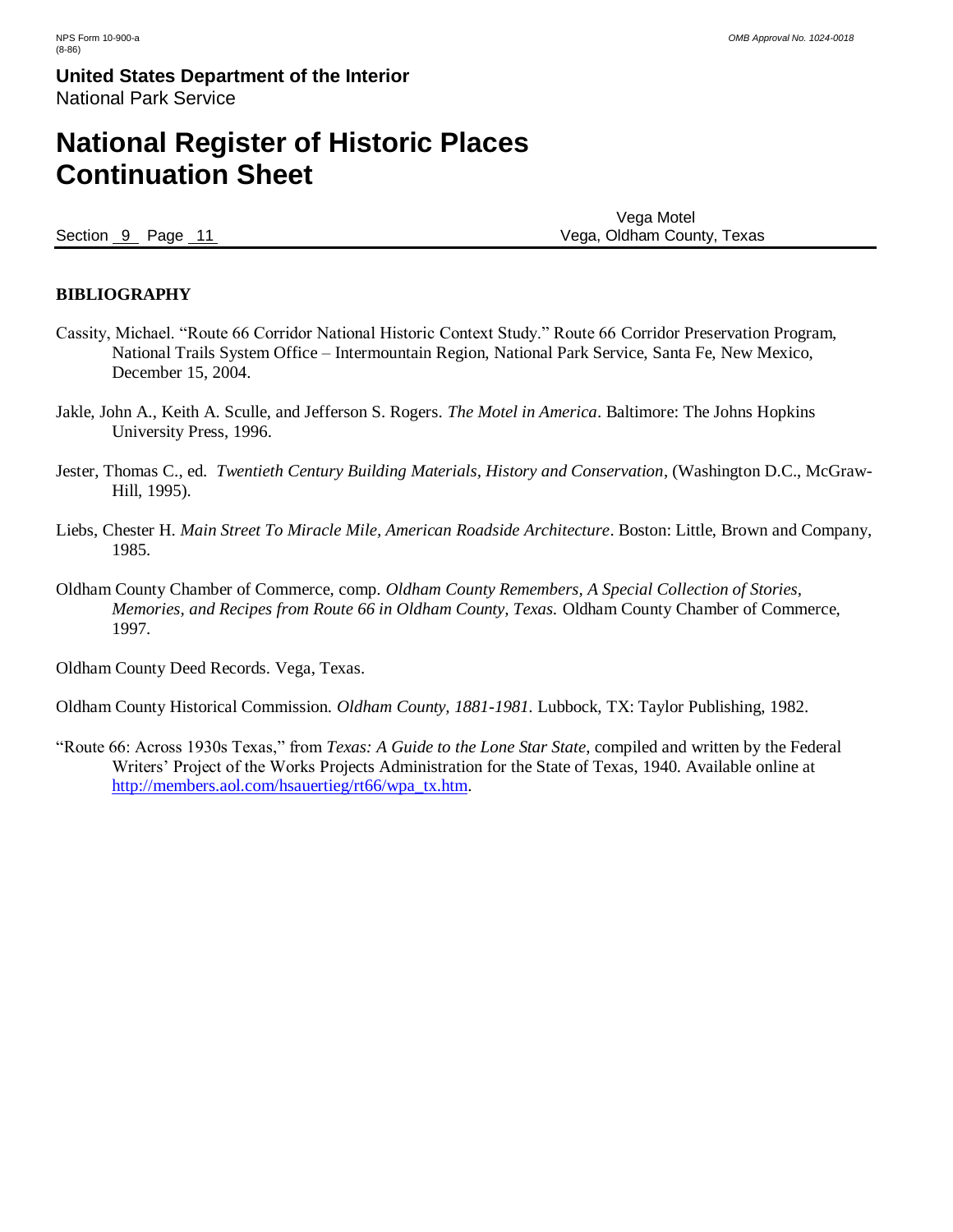# **National Register of Historic Places Continuation Sheet**

|  |                        | Vega Motel                 |
|--|------------------------|----------------------------|
|  | Section FIGURE Page 12 | Vega, Oldham County, Texas |

Figure 1: Vega Court, ca. 1955, (Courtesy Joe Sonderman Collection).

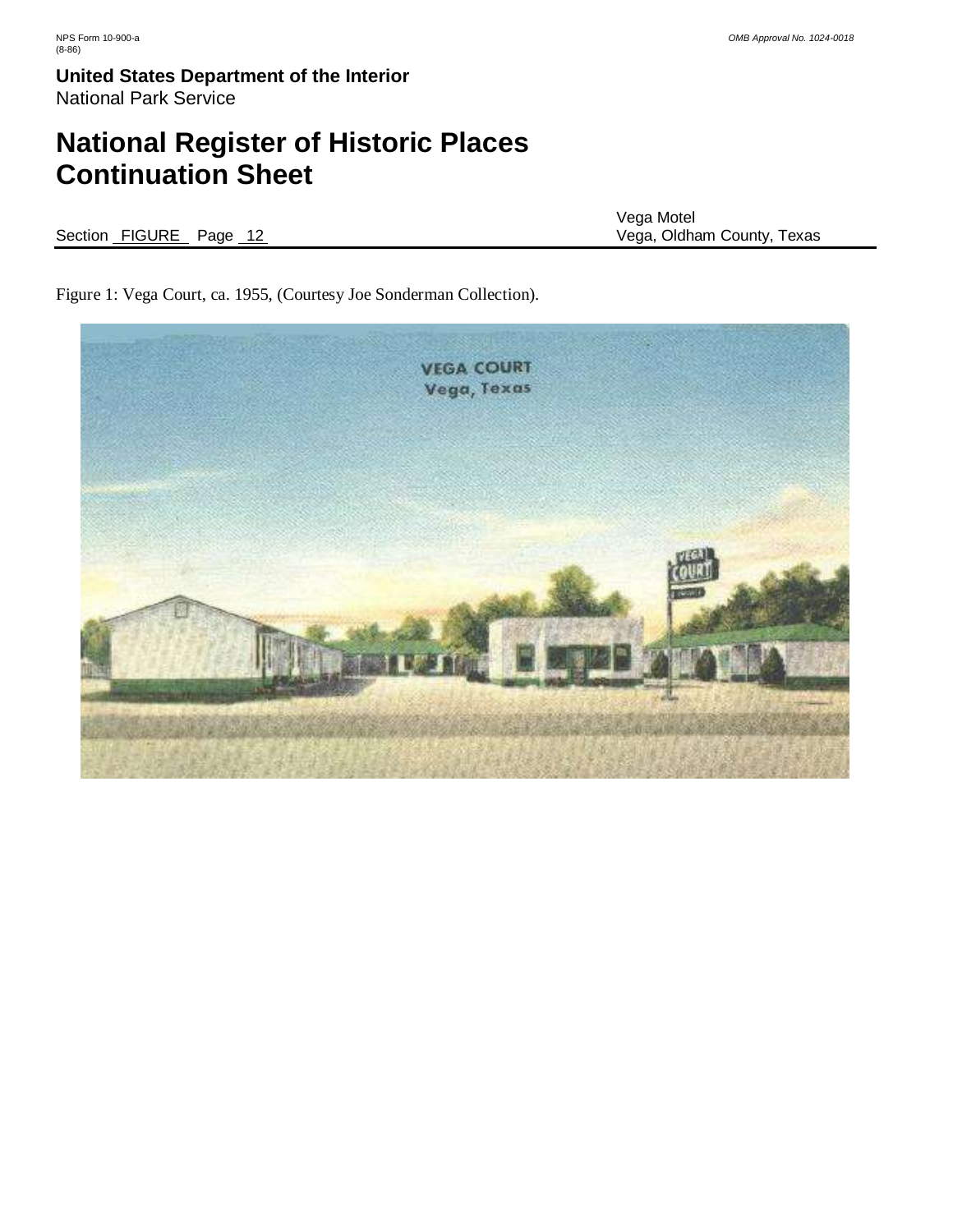# **National Register of Historic Places Continuation Sheet**

Section FIGURE Page 13 3

Vega Motel

Figure 2: Vega Motel, ca. 1970, (Courtesy Joe Sonderman Collection).

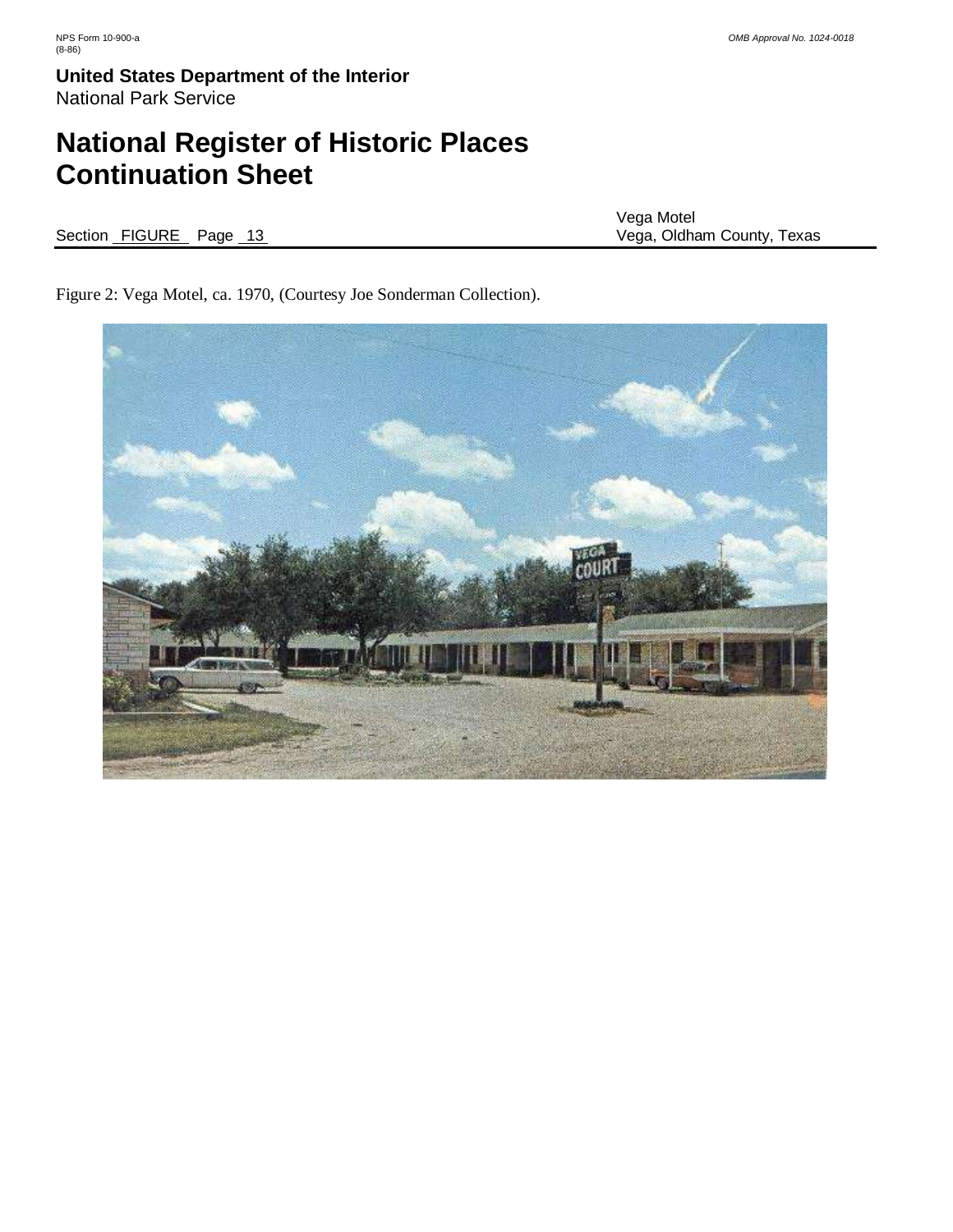# **National Register of Historic Places Continuation Sheet**

#### Section FIGURE Page 14 Vega, Oldham County, Texas

Vega Motel

Map 1: Parcel Map for the Vega Motel in Oldham County, Texas.

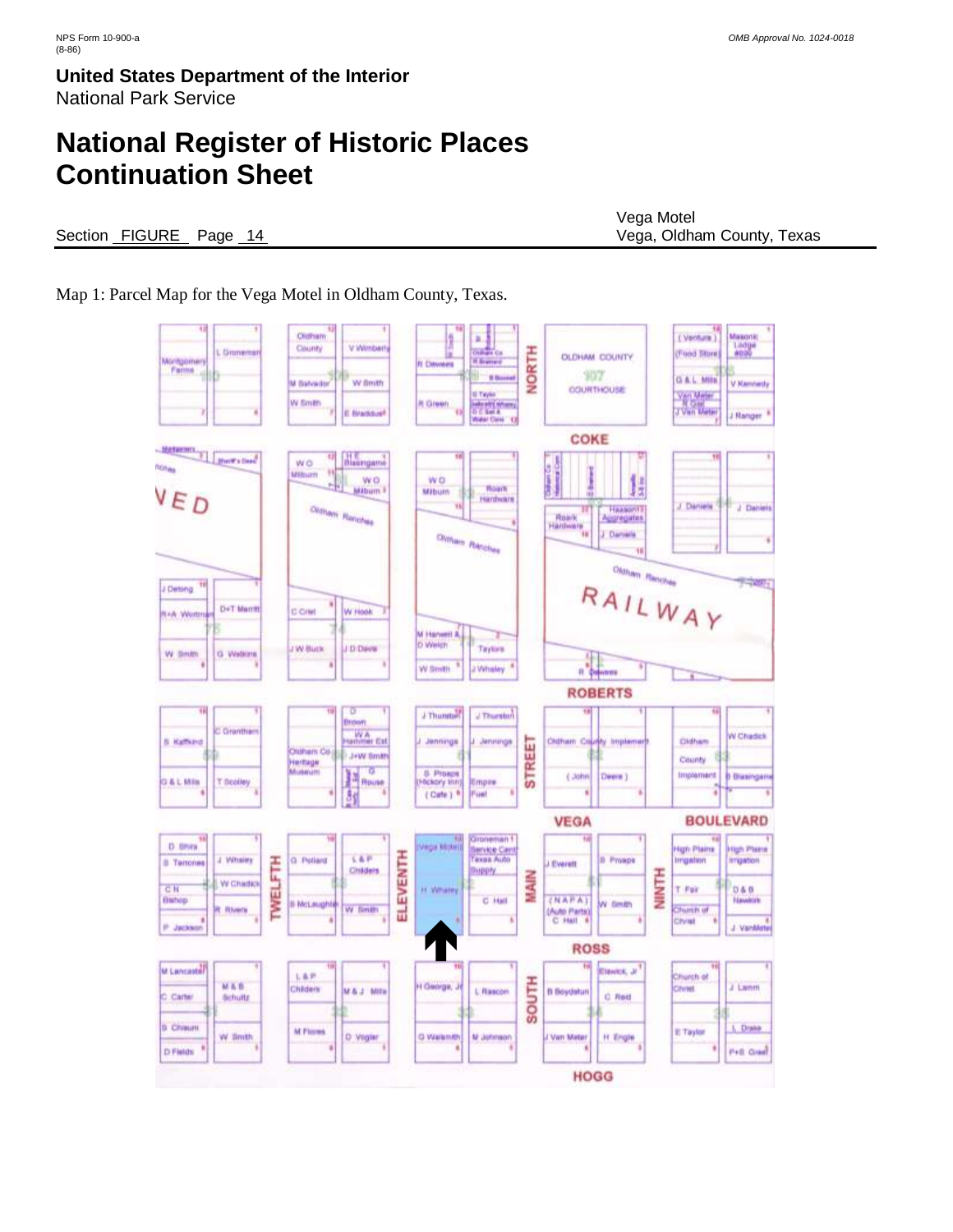# **National Register of Historic Places Continuation Sheet**

Section FIGURE Page 15

Vega Motel<br>Vega, Oldham County, Texas

Map 2: Site plan and Photo Key for the Vega Motel.